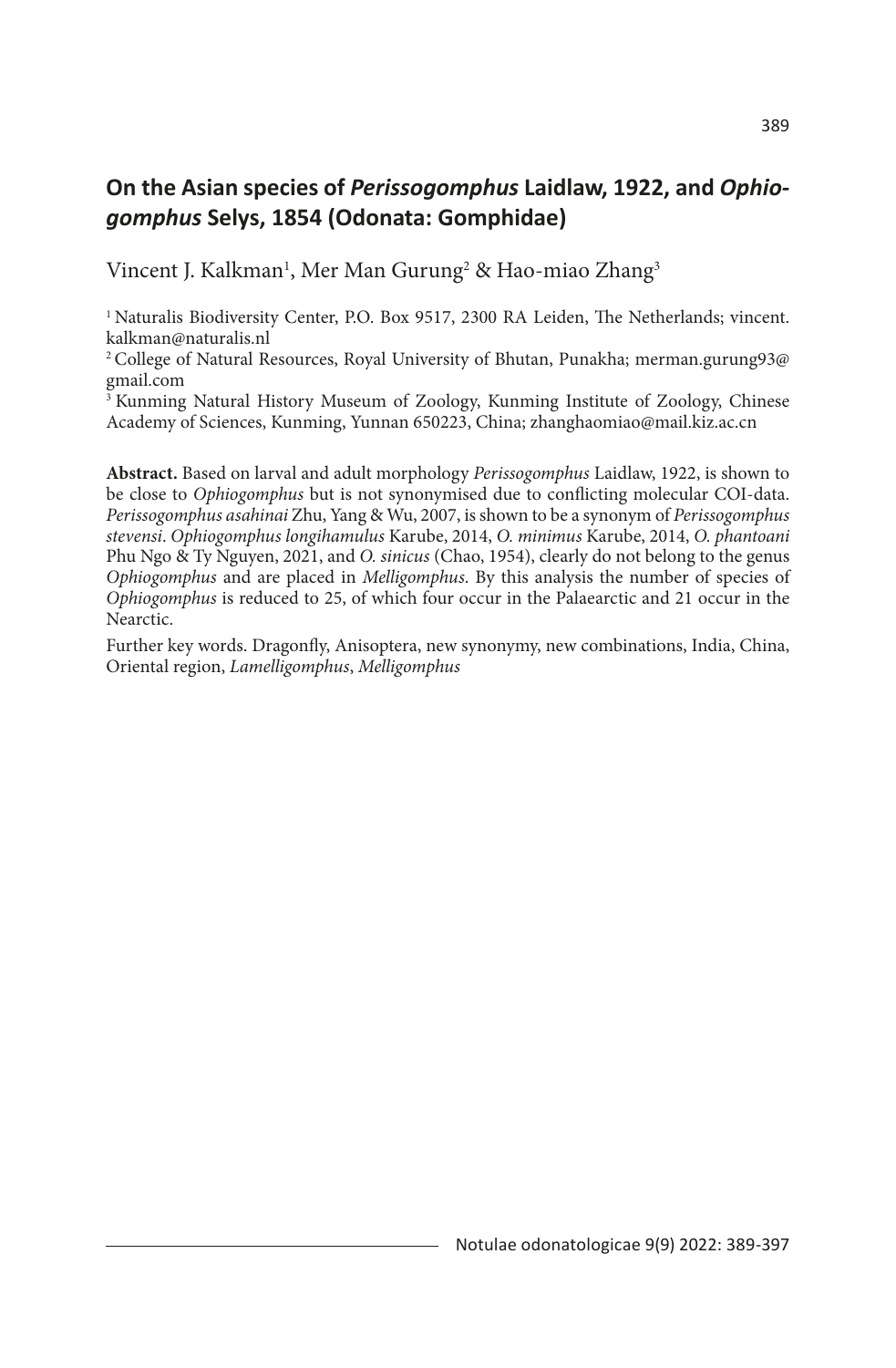#### **On the validity of Vander Linden's name** *Agrion viridis* **(Odonata: Lestidae)**

Reinhard Jödicke

Am Liebfrauenbusch 3, 26655 Westerstede, Germany; reinhard.joedicke@magenta.de

**Abstract.** A few papers have questioned the validity of the name *Agrion viridis* Vander Linden, 1825 [= *Chalcolestes viridis*], arguing that it is preoccupied by a senior homonym *A. viridis* Vander Linden, 1820, itself a junior synonym of *A. barbara* Fabricius, 1798 [= *Lestes barbarus*]. I have designated a neotype of *A. viridis* Vander Linden, 1820, in line with *L. barbarus*. The prevailing usage of the specific name *viridis* Vander Linden, 1825, can be maintained by a reversal of precedence: The junior homonym should be considered a *nomen protectum* over its senior homonym *A. viridis* Vander Linden, 1820, now a *nomen oblitum*.

Further key words. Damselfly, Zygoptera, homonymy, reversal of precedence, *Lestes viridis*, *Chalcolestes viridis*, *Lestes barbarus*, neotype designation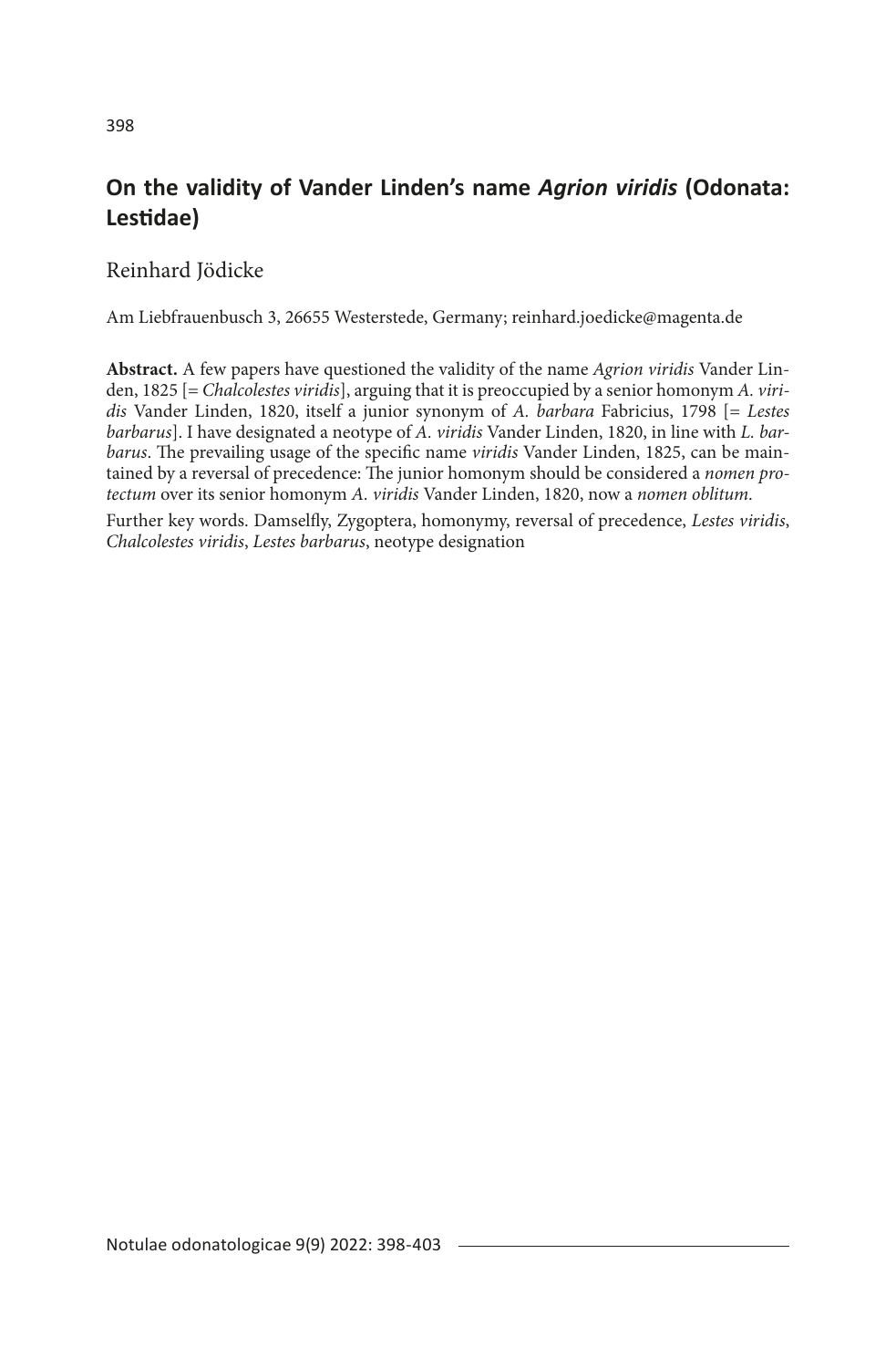## **Odonata records from Perhentian Islands, Malaysia**

#### Matjaž Bedjanič

National Institute of Biology, Večna pot 111, 1000 Ljubljana, Slovenia; matjaz.bedjanic@nib.si

**Abstract.** A checklist of 19 Odonata species observed between 30.vi. and 04.vii.2019 on the hitherto odonatologically unexplored island Pulau Perhentian Besar, Terengganu State, Malaysia, is given. Most notable is the record of the recently described *Leptogomphus tioman* Choong, 2016, for which the currently known distribution is extended and the variability in coloration details based on photographs of adult males is briefly discussed. *Orthetrum pruinosum schneideri* Förster, 1903, is new to Terengganu, bringing the total recorded odonates from the state to 133 species.

Further key words. Dragonfly, damselfly, Anisoptera, Zygoptera, distribution, biogeography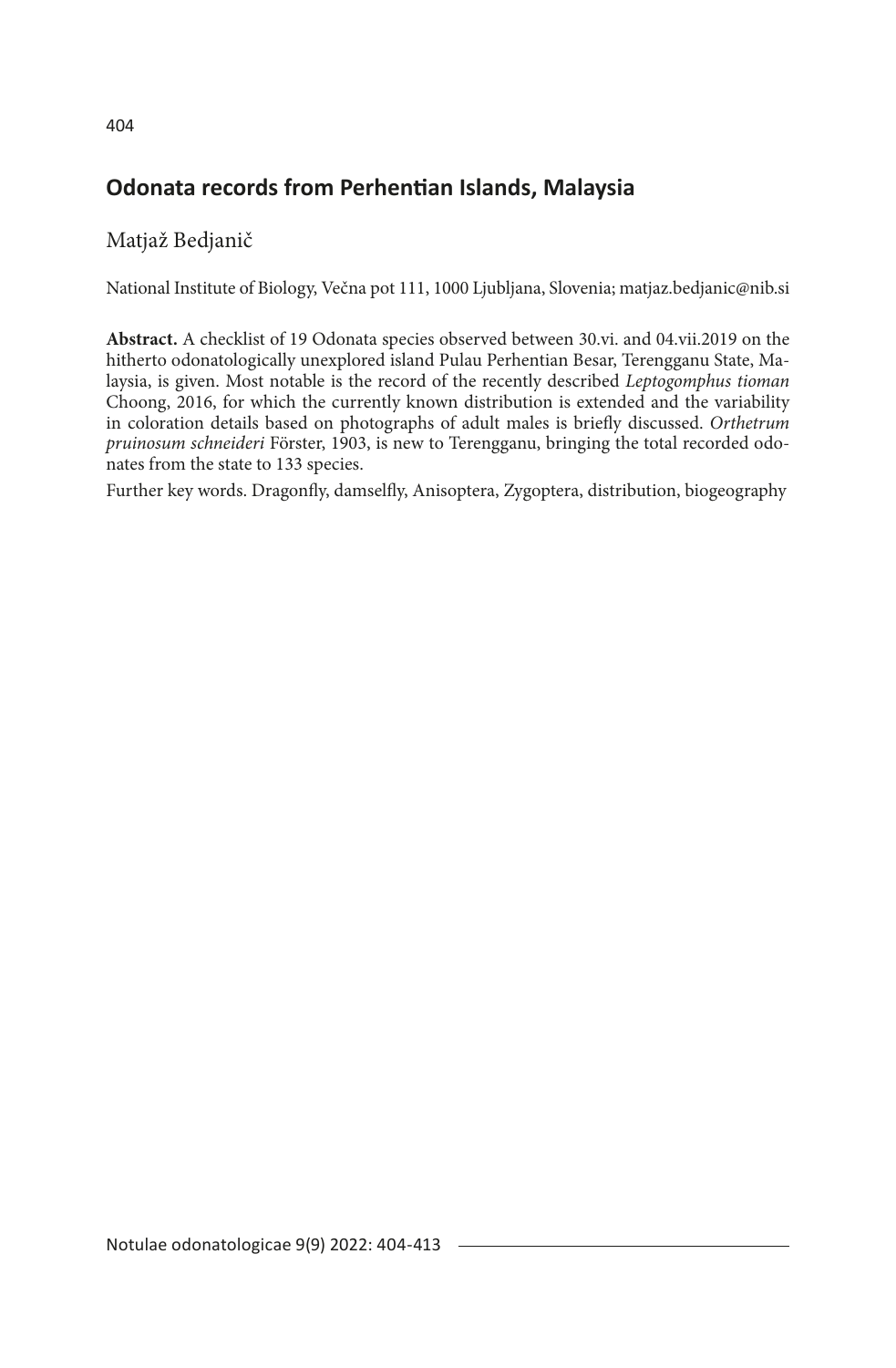# **On the synonymy of** *Cordulegaster orientalis* **Van Pelt, 1994, with** *Cordulegaster boltonii* **(Donovan, 1807) (Odonata: Cordulegastridae)**

Vincent J. Kalkman

Naturalis Biodiversity Center, Leiden, The Netherlands; vincent.kalkman@naturalis.nl

**Abstract.** *Cordulegaster orientalis*, which was described from a single male from Shandong Province, China, is concluded to be a mislabelled specimen of the European *C. boltonii*. Further key words. Dragonfly, Anisoptera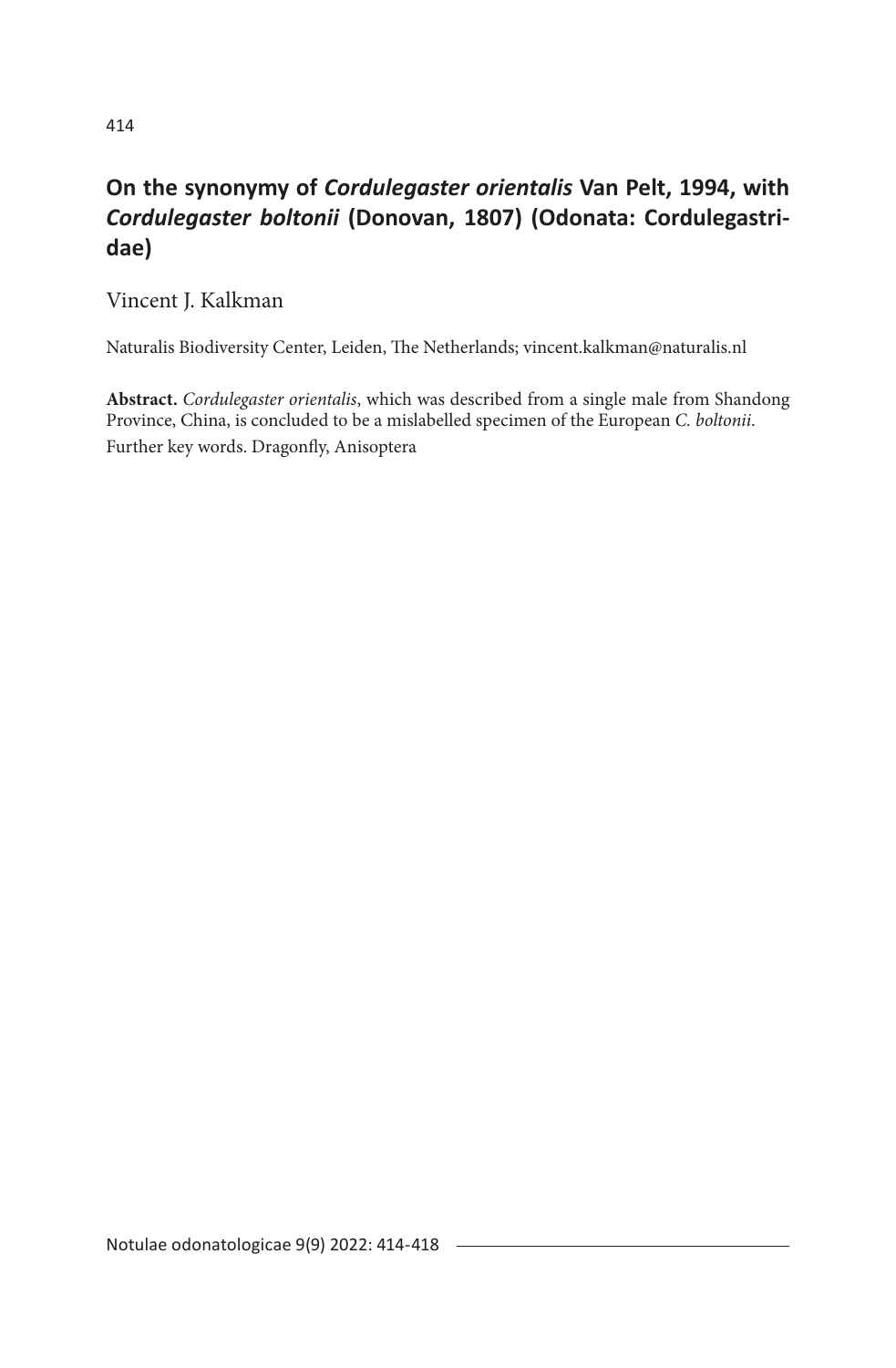## **Rediscovery of** *Macromia flinti* **with observations on the female and new locality records (Odonata: Macromiidae)**

Amila P. Sumanapala½\*, Tharindu Ranasinghe², M.G. Sanjaya Pushpalal3

<sup>1</sup> Department of Zoology and Environment Sciences, University of Colombo, Sri Lanka; apsumanapala@gmail.com

2 Butterfly Conservation Society of Sri Lanka, 762/A, Yatihena, Malwana, 11670, Sri Lanka

<sup>3</sup> Young Zoologists' Association, National Zoological Gardens, Dehiwala, Sri Lanka

\*Corresponding author

**Abstract.** *Macromia flinti* Lieftinck, 1977, is an endemic dragonfly in Sri Lanka and one of the rarest known odonates in the country. Originally described based on a single specimen collected in 1970, it had not been reported in the past 50 years and thus was considered a globally Critically Endangered Species (IUCN), possibly even extinct. Here we report the rediscovery of the species based on a female specimen observed in the hand and multiple other field observations recorded with photographs. We also provide a summary of all known observations, the first photographs of the species in life and a description of the female, as well as notes on the species identification, its distribution, and natural history.

Further key words. Dragonfly, Anisoptera, 'Possibly Extinct' species, endemic, biodiversity, Central Highlands of Sri Lanka, South Asia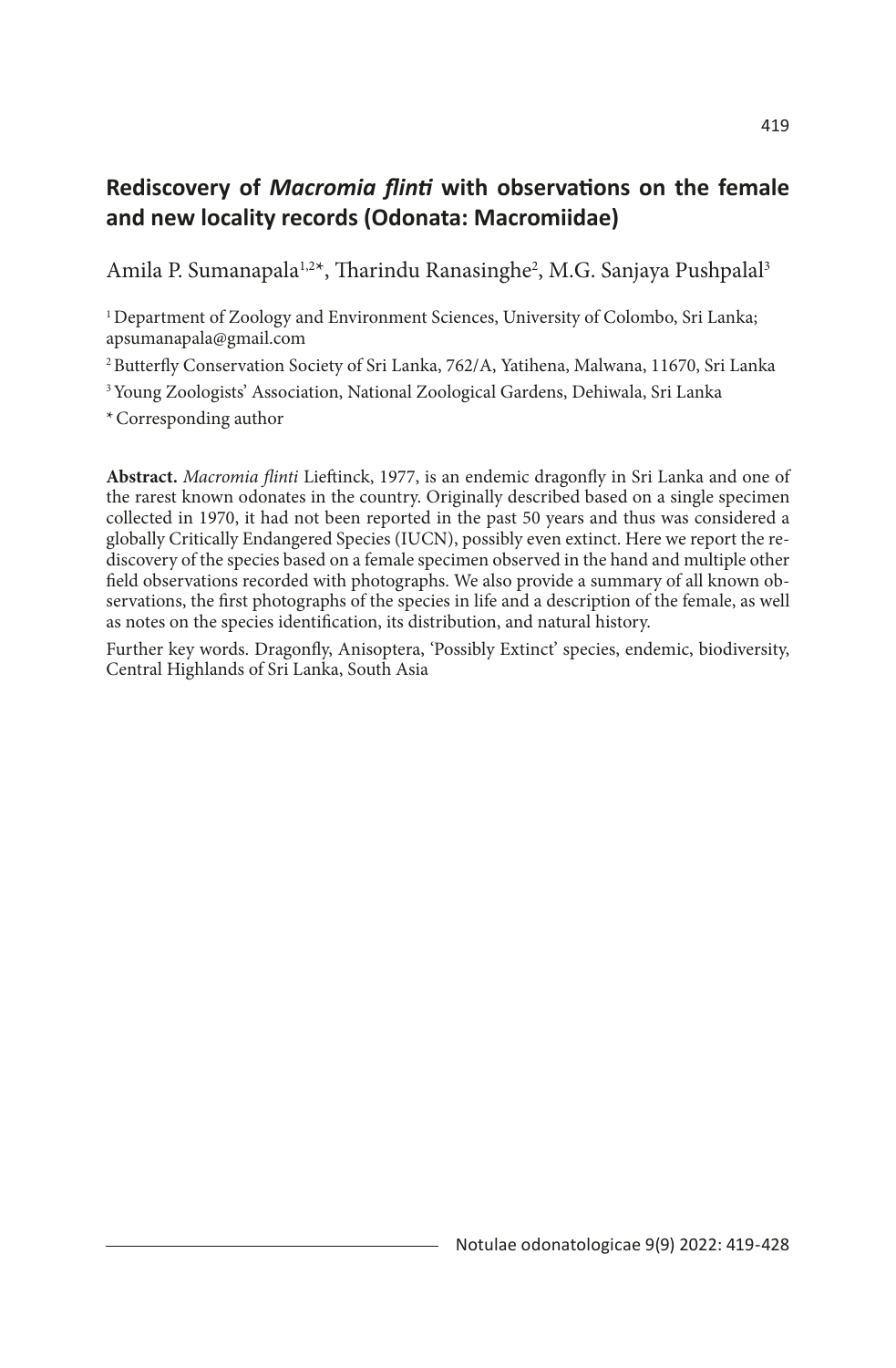## **Aspects of the reproductive behaviour of** *Onychargia atrocyana*  **(Odonata: Platycnemididae)**

Pathik K. Jana<sup>1</sup>, Priyanka H. Mallick<sup>2\*</sup> & Tanmay Bhattacharya<sup>3</sup>

1,2,3 Department of Zoology, Vidyasagar University, Midnapore, Paschim Medinipur, West Bengal, 721102, India

1 https://orcid.org/0000-0002-8721-3249

2 https://orcid.org/0000-0003-1274-3912

3 https://orcid.org/0000-0001-7359-2789

\*Corresponding author: priyanka@mail.vidyasagar.ac.in

**Abstract.** Reproductive behaviour of *Onychargia atrocyana* was investigated from tandem formation to post-ovipositional resting. No male territoriality, aggression or courtship display was observed at the mating site. The species preferred to mate and oviposit on *Alternanthera philoxeroides* stems or *Colocasia esculenta* petioles. The duration of copulation was 212–568 sec. Copulation was accomplished in three stages involving abdominal flexions and wing flapping. The female oviposited while in tandem on submerged stems and petioles of macrophytes. Oviposition was endophytic in rows forming a zigzag pattern. There were distinct post-copulatory (8–92 sec.) and post-ovipositional resting phases (up to 225 sec.).

Further key words. Damselfly**,** Zygoptera, Onycharigiinae, oviposition, intra-male sperm transfer*,* autogrooming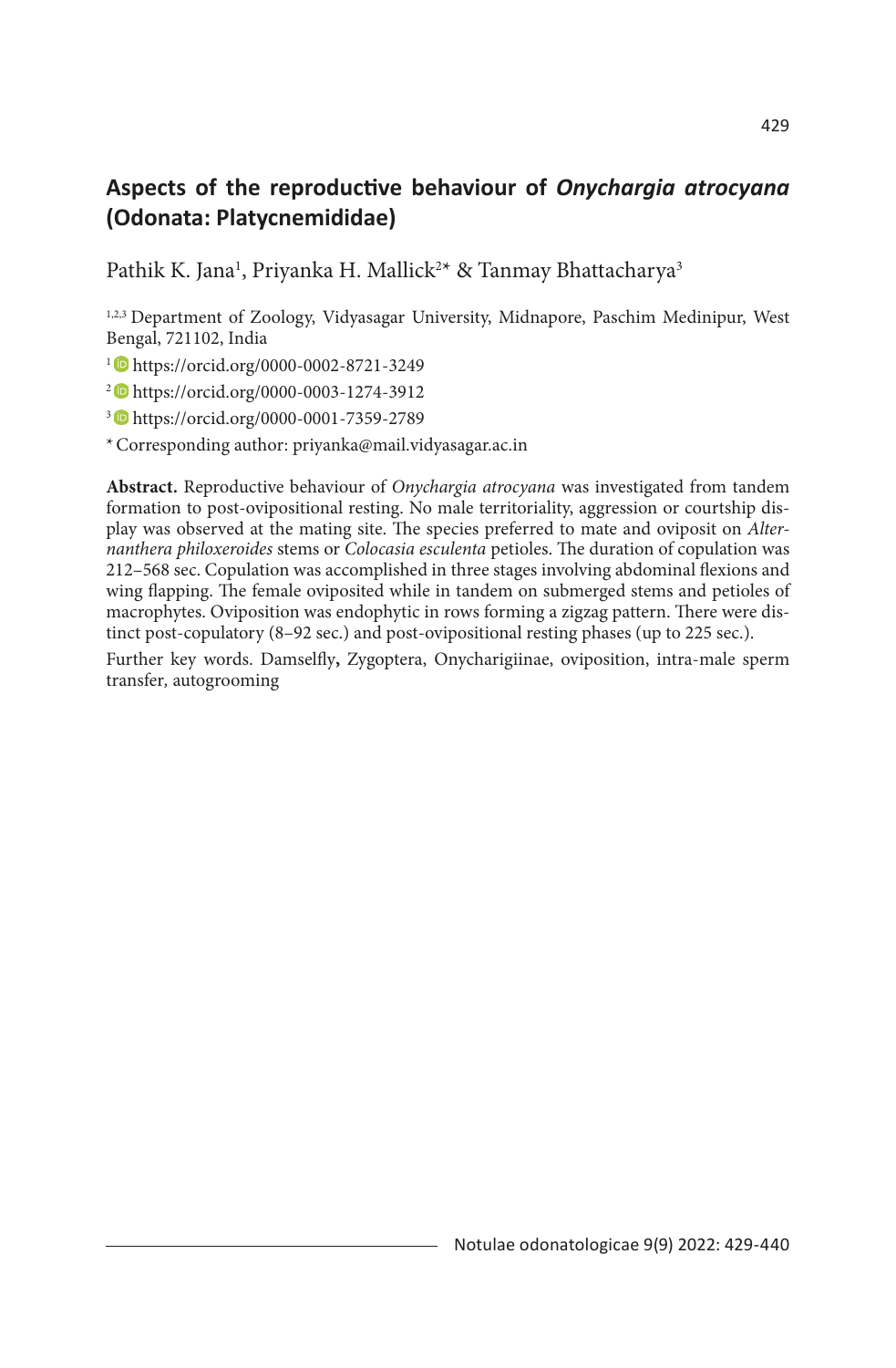#### **Odonata of Kattampally wetland, Kerala state, India**

Maxim Rodrigues½, Afsar Nayakkan½, Vinayan P Nair¾, Elias Rowther B½ & R. Roshnath<sup>1\*</sup>

<sup>1</sup> Malabar Awareness and Rescue Centre for Wildlife (MARC), Kannur, Kerala, India; roshnath.r@gmail.com

2 Society for Odonate Studies (SOS), Vellooparampil, Kottayam, Kerala, India

<sup>3</sup> TNHS Odonata Research Group (TORG), Travancore Nature History Society, Trivandrum, Kerala, India

4 Kerala Veterinary and Animal Sciences University, Wayanad, Kerala, India

\*corresponding author

**Abstract.** Kattampally wetland is a large swamp on the floodplains of the Valapattanam River in Kannur District of Kerala previously nominated as a Ramsar site. By systemic sampling in different seasons and sites within the wetland, we recorded the diversity of adult odonates. The area was found to be rich in odonate diversity with greater species richness than other wetlands in Kerala. We found a total of 66 species of odonates from 42 genera including four species endemic to the Western Ghats, namely: *Ceriagrion chromothorax*, *Caconeura cf. risi, Pseudagrion indicum*, and *Platylestes kirani*. Land usage and habitat alteration were found to be the main threats to odonate diversity. National and international recognition for the wetland would help in future conservation of the site and its biodiversity.

Further key words. Dragonfly, damselfly, Anisoptera, Zygoptera, coastal wetlands, diversity, conservation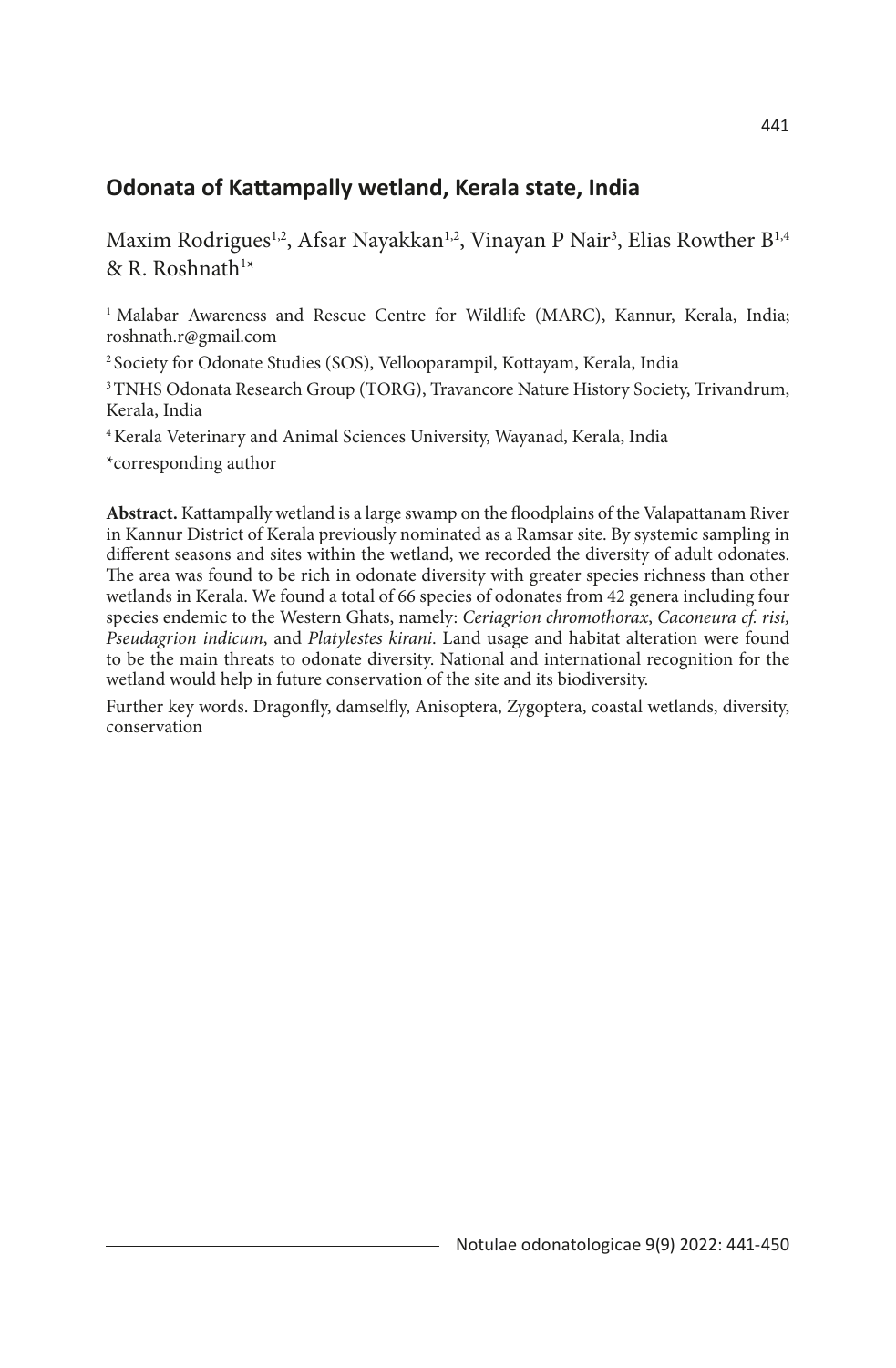## **New records of the endangered** *Calopteryx exul* **in a semi-arid territory of north-eastern Algeria (Odonata: Calopterygidae)**

#### Ali Elafri

Faculty of Natural and Life Sciences, Abbes Laghror University, Khenchela, Algeria; alielafri@gmail.com / a.elafri@univ-khenchela.dz

**Abstract.** A new locality for the endangered *Calopteryx exul* is reported from the Aurès mountains, Khenchela province, an eastern prolongation of the Sahara Atlas range. A total of 138 individuals of *C. exul* were recorded along a 20 km stretch of the Wadi Elhamma river from April to June 2021, suggesting that this species might penetrate deeper into semi-arid parts of the Atlas mountain system than currently known.

Further key words. Damselfly, Zygoptera, Maghreb, semi-desert, Sahara, North Africa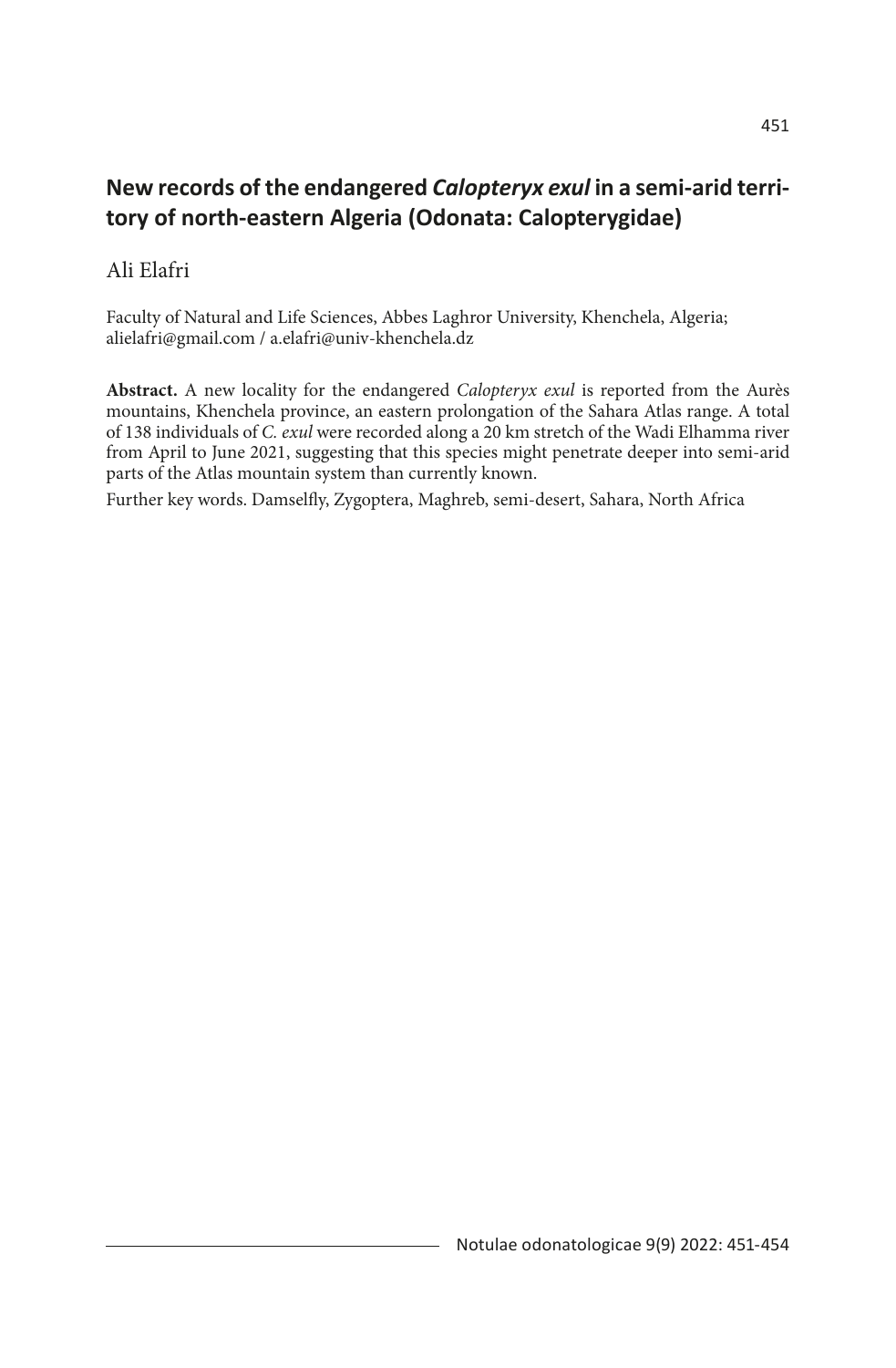# **Discovery of** *Pyrrhosoma cf. nymphula* **(Odonata: Coenagrionidae) in Algeria**

Lamia Ait Taleb<sup>1</sup>, Rabah Zebsa<sup>2</sup> & Rassim Khelifa<sup>3,4,5\*</sup>

1 PSEMRVC Laboratory, Department of Biology, Faculty of Biological Sciences and Agronomical Sciences, Mouloud Mammeri University, Tizi-Ouzou, 15000, Algeria

2 Laboratoire Biologie, Eau & Environnement (LBEE), Faculty of SNV-STU, University of 8 May 1945. BP. 401, 24000 Guelma, Algeria

<sup>3</sup> Zoology Department and Biodiversity Research Centre, University of British Columbia, Vancouver, BC Canada, V6T 1Z4; rassimkhelifa@gmail.com

4 Institute for Resources, Environment & Sustainability, University of British Columbia, Vancouver, BC Canada, V6T 1Z4

5 Department of Biological Sciences, Simon Fraser University, Burnaby, BC, Canada V5A1S6

\*Corresponding author

**Abstract.** Although odonates of Algeria have been studied for more than 170 years, some habitats such as highland streams have been largely overlooked. Here, we report the first record of *Pyrrhosoma cf. nymphula* in the Kabylia region in a stream running through an oak forest at 1 200 m a.s.l., Algeria. The locality is 400 km from the nearest known population in Tunisia and 650 km from another population Morocco, suggesting a very patchy distribution at higher elevations for the species in North Africa. This new record increases the number of the Algerian odonates to 64 species. In addition, eight other species of Odonata were recorded, three of them range extensions. Further surveys of mountain streams in North Africa are needed to fully determine the distribution of rare odonates, including *P. cf. nymphula*.

Further key words. Damselfly, Zygoptera, North Africa, Meghreb, mountain, stream